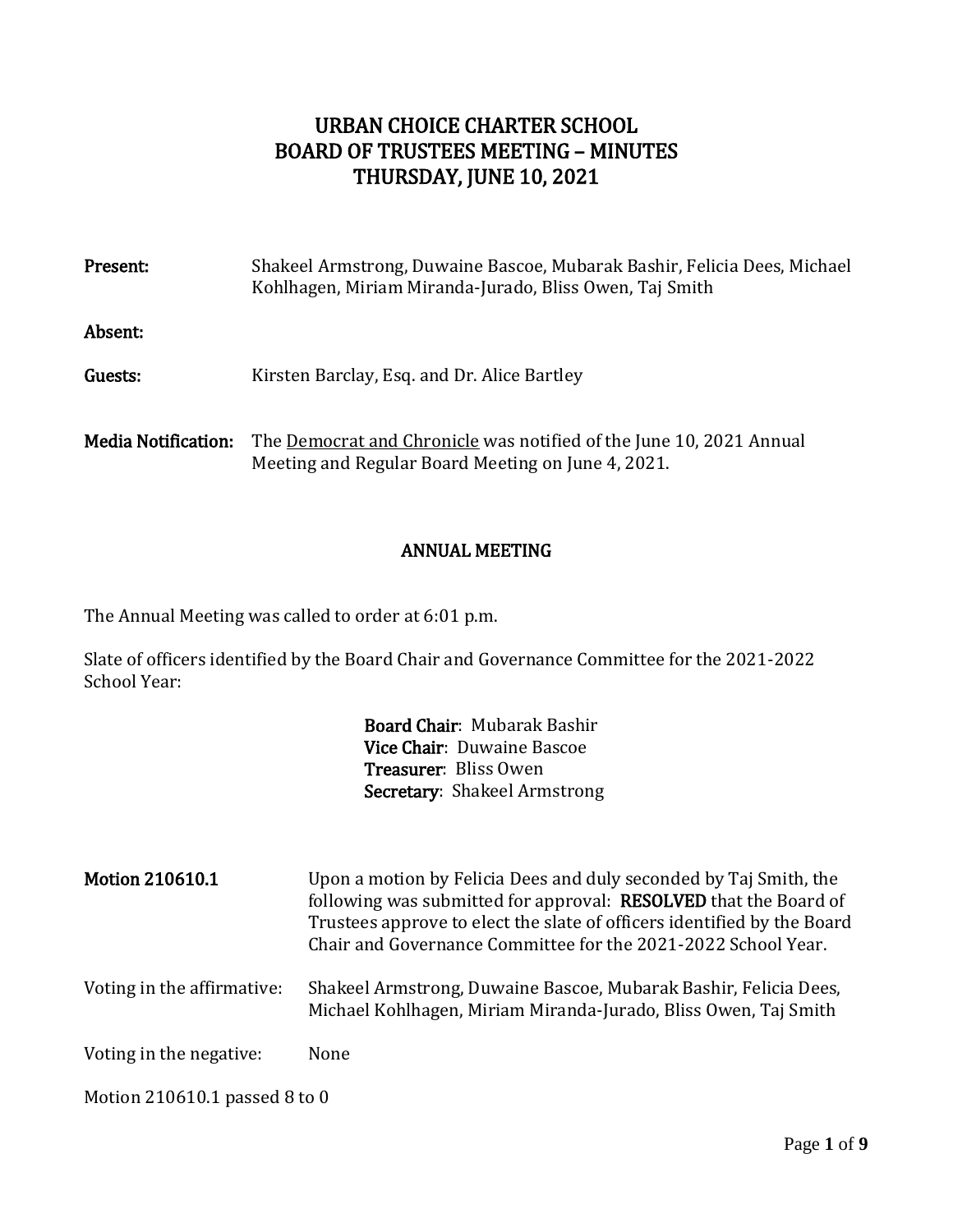Board Chair shared planned appointments for committees:

Education Committee: Shakeel Armstrong and Miriam Miranda-Jurado serving as Co-Chairs along with all BoT Members Governance Committee: Chair Duwaine Bascoe Audit and Finance Committee: Chair Bliss Owen Recruitment Committee: Chair Taj Smith along with the Leadership Team

| <b>Motion 210610.2</b>        | Upon a motion by Bliss Owen and duly seconded by Felicia Dees, the<br>following was submitted for approval: RESOLVED that the Board of<br>Trustees adjourn the Annual Meeting at 6:04 p.m. |
|-------------------------------|--------------------------------------------------------------------------------------------------------------------------------------------------------------------------------------------|
| Voting in the affirmative:    | Shakeel Armstrong, Duwaine Bascoe, Mubarak Bashir, Felicia Dees,<br>Michael Kohlhagen, Miriam Miranda-Jurado, Bliss Owen, Taj Smith                                                        |
| Voting in the negative:       | None                                                                                                                                                                                       |
| Motion 210610.2 passed 8 to 0 |                                                                                                                                                                                            |

## BOARD MEETING

The Regular Board Meeting was called to order at 6:05 p.m. and the Mission Statement was shared.

| <b>Motion 210610.3</b>        | Upon a motion by Bliss Owen and duly seconded by Taj Smith, the<br>following was submitted for approval: RESOLVED that the Board of<br>Trustees approve the May 20, 2021 BoT Meeting Minutes. |
|-------------------------------|-----------------------------------------------------------------------------------------------------------------------------------------------------------------------------------------------|
| Voting in the affirmative:    | Shakeel Armstrong, Duwaine Bascoe, Mubarak Bashir, Felicia Dees,<br>Michael Kohlhagen, Miriam Miranda-Jurado, Bliss Owen, Taj Smith                                                           |
| Voting in the negative:       | None                                                                                                                                                                                          |
| Motion 210610.3 passed 8 to 0 |                                                                                                                                                                                               |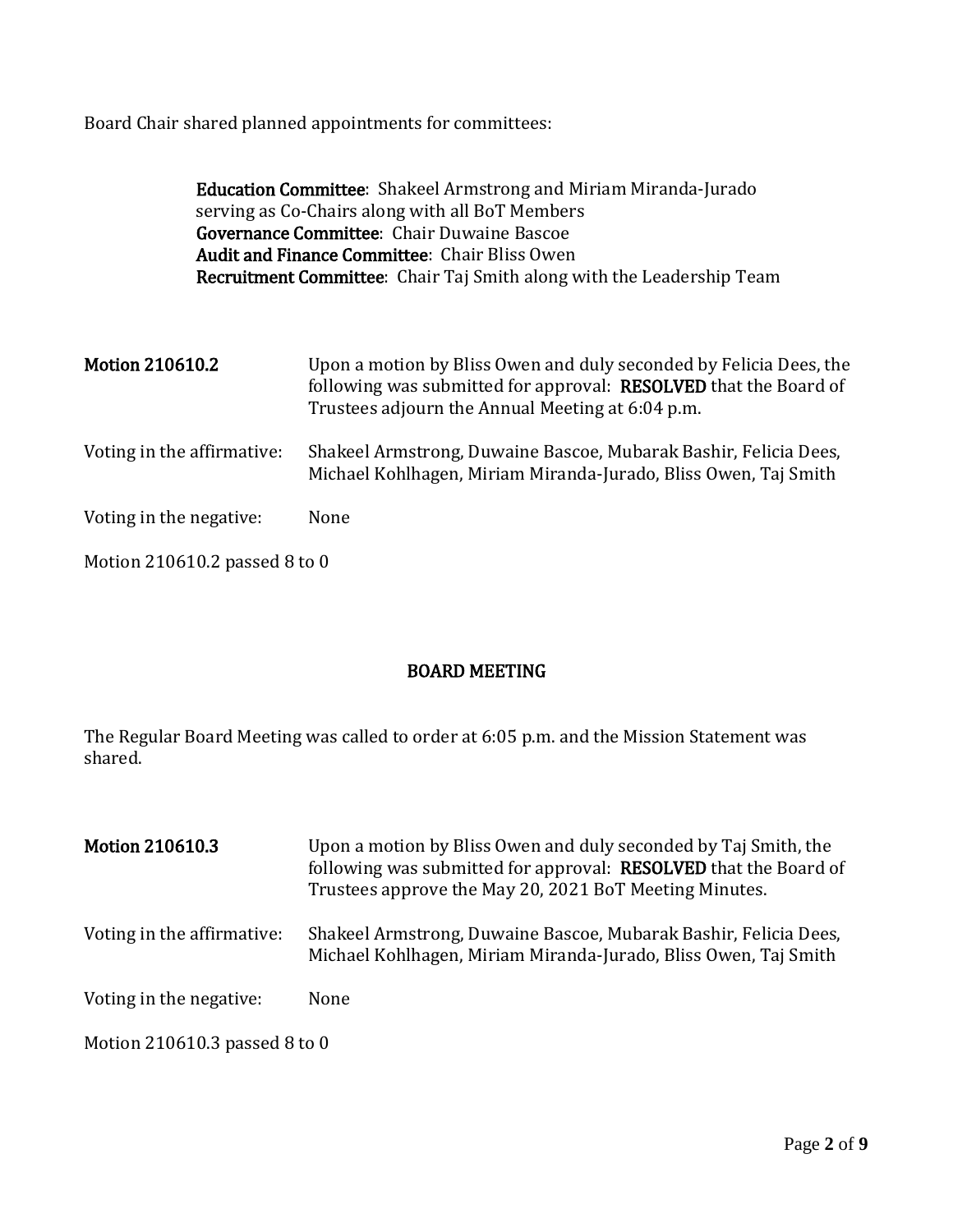# CEO's REPORT – Lynn McCarthy

- > Dashboard
	- Enrollment at 395
		- $\checkmark$  Decreased by one student from April to May withdrawal due to a move
	- Wait list at 340 students
	- **•** Demographics have remained stable
	- Students with Disabilities and ELL and Economically Disadvantaged remain stable
	- Wait list for 21-22 went up slightly applications continue to be received adding to the bottom of the list
	- Seven openings for the next school year
		- $\checkmark$  Will send out offers to three kindergarten students tomorrow
	- 53 students withdrew this year with 99 new students and total enrollment at 396
	- Attendance data has fluctuated at around 67%
		- $\checkmark$  Remote students have not maintained attendance while students attending in person have been consistent with attendance
	- Four home visits were made this month
- $\triangleright$  Two school events
	- Penny War Jars a campaign for Golisano Children's Hospital raised \$1,035
- $\triangleright$  Marvelous Men and Women of Wonder
	- Winter Store in December but was canceled due to Covid school closure
	- Moved the Winter Store to honor women and men students chose gifts for the men and women of importance in their lives
	- Students decorated gift bags and added gifts
	- **Funded through the Kennedy Foundation Grant**
- $\triangleright$  Discipline data has cut down in half
	- Fifth grade continues to hover around the same number
	- **ATS needed mostly in the upper grades**
	- Three out-of-school suspensions for short periods of time
- $\triangleright$  Staff demographics remained the same
- $\triangleright$  A teacher resigned in May for a traditional public school district
	- Exit form indicated that the main reason was to enter the NYS Retirement System
	- Teacher was with UCCS for two years
- $\triangleright$  Staff certified two uncertified and one pending certification
	- Kelly Walker has been working with our teachers in an uncertified category to get the needed items completed
- $\triangleright$  ELA will be updated and presented in June very little change in iReady
- $\triangleright$  Benchmark 10
	- Marquez presenting CRSSA Act Funding proposal
	- **American Rescue Plan**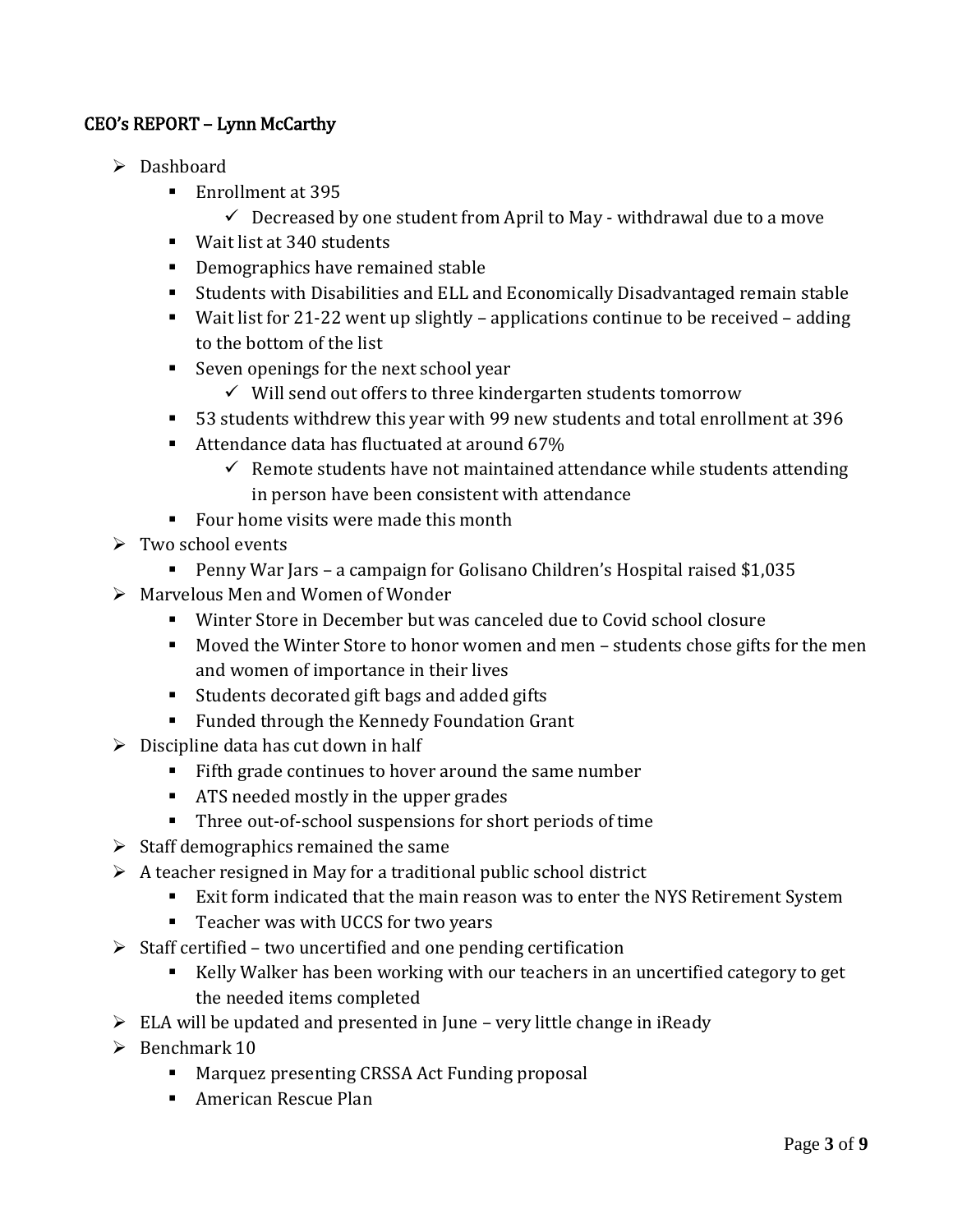- $\checkmark$  Document shared that outlines programs that center around recovering all learning loss
- $\checkmark$  Elementary and Secondary Relief Act
- $\checkmark$  \$58B allocated
- $\checkmark$  March 13, 2020-September 30, 2023
- $\checkmark$  Allowable uses are specific and we chose to allocate our funds towards 11 learning loss recoveries impacting academics: Data Warehouse Terra and Powerschool
- $\checkmark$  Asking the BoT to review and make recommendations
- $\triangleright$  Summer School
	- **Planning for 15 students per grade level**
	- Currently at 92 applications with a plan for 120 and will accept up to 150
- $\triangleright$  Staff Appreciation
	- Kona Shaved Ice Truck and Luigi's Ice Cream Truck visits planned
- $\triangleright$  Graduation planned at home for specific times in yards
- Book 2 scores have been returned, but have not been reviewed to date. Will allow us to gather info and attach to each student. Will present at July meeting ELA and Math testing that was not required, but we chose to see how our students scored.
- $\triangleright$  Book 1 no information received to date or how the scores will be used in the future

# CEI's REPORT – Michael Kohlhagen and Dr. Alice Bartley

- $\triangleright$  Planning a Board Retreat
- $\triangleright$  Nelson Blish, Former Chair, is interested in sponsoring and planning a dinner for members that rolled off the board in 2020
- $\triangleright$  Excited about all that is happening at the school Summer School, etc.
- $\triangleright$  Expectations are based on the benchmarks
- $\triangleright$  CEI Reports will be shared at these meetings and the upcoming Education Committee meetings
- $\triangleright$  Improvement plan budget
- $\triangleright$  Dr. Bartley shared:
	- Exciting time to finish the school year
	- Data is being used
	- Thanked the CEO for working through School Improvement Plan
		- $\checkmark$  Reviewing what we have accomplished and what we will do in the future
		- $\checkmark$  English Language Arts moving across the school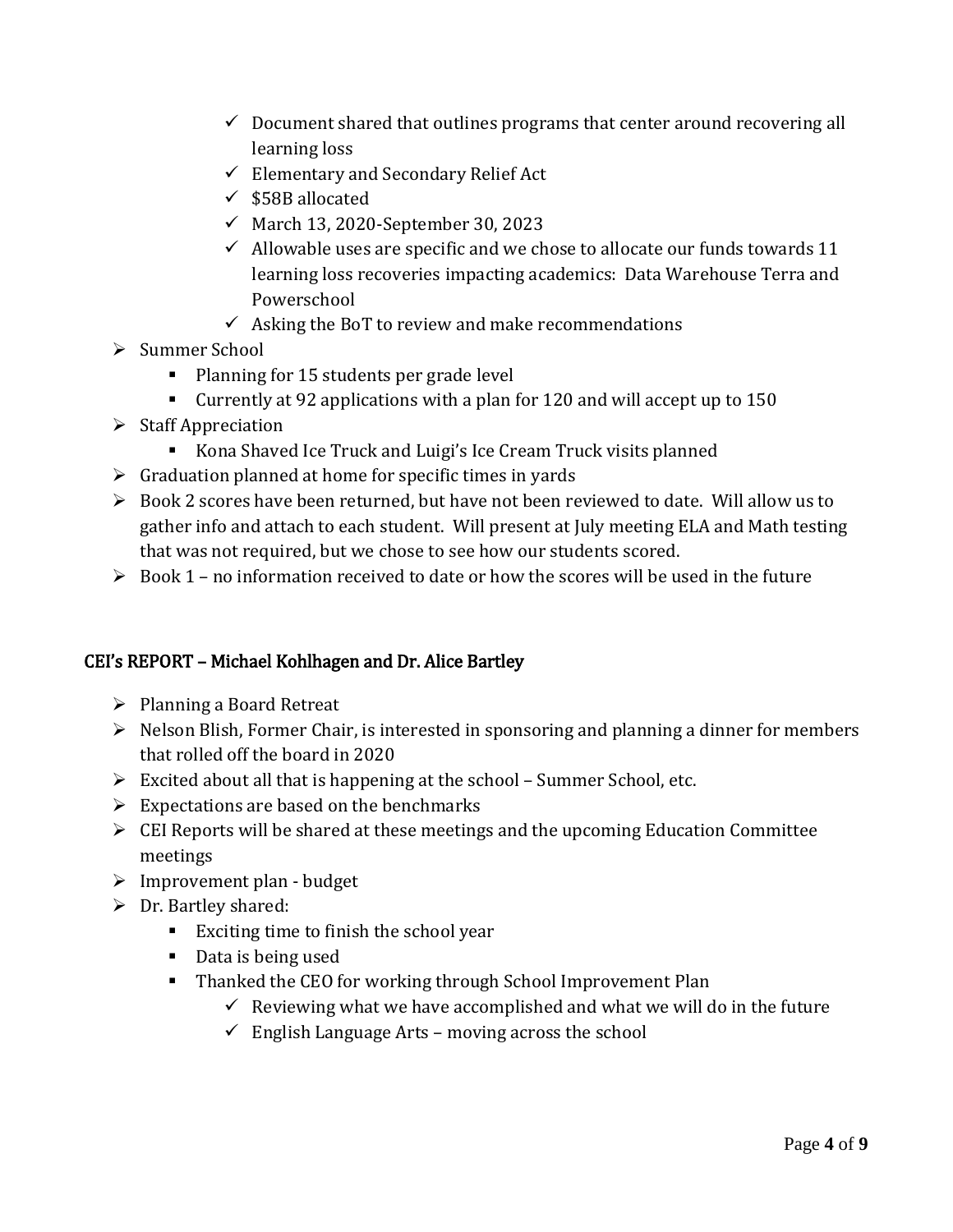## Chris Vernon:

- $\triangleright$  Guided reading and coaching
- $\triangleright$  Literacy intervention
- $\triangleright$  RtI program throughout the school
- $\triangleright$  Social Studies Wit and Wisdom
- $\triangleright$  Science Curriculum Specialist Mark VanAuker
- $\triangleright$  ELA, Math and Science will go a little deeper

## Michael Samuel:

- $\triangleright$  Amplified Science next generation standards align hands on investigation allows our students to have a two week internship in the curriculum
	- Study what it entails to be a scientist
	- **Literacy and comprehension at the lower grades**
- $\triangleright$  After one school year with Eureka more familiarity will make increases in some of the gaps
- Professional Support
- $\triangleright$  Building of handbooks
- $\triangleright$  Teachers are able to articulate needs
- $\triangleright$  Skill-based groups for summer programming
- $\triangleright$  Excited about new data platform Terra
- $\triangleright$  Call survey will do that again on June 16 school-wide data will be gathered
- $\triangleright$  Moving forward with Radical Readers
- $\triangleright$  Position students to return in the fall on grade level
- $\triangleright$  Board and leadership retreats
- $\triangleright$  Retreat followed by Summer Institutes
- $\triangleright$  Celebration for teachers planned

## TREASURER'S REPORT – Bliss Owen

- $\triangleright$  Full detailed financial report was distributed in advance with little change
- $\triangleright$  CEO presented the budget for review/vote:
	- It is a working document future changes will be presented to the board
	- Fundraising hoping to hold fundraisers planned before COVID
	- **Title funding increased slightly**
	- **Allocations just received**
	- Local grant funding to 0 Daisy Marquis Jones Foundation has reached out regarding a grant for computer hardware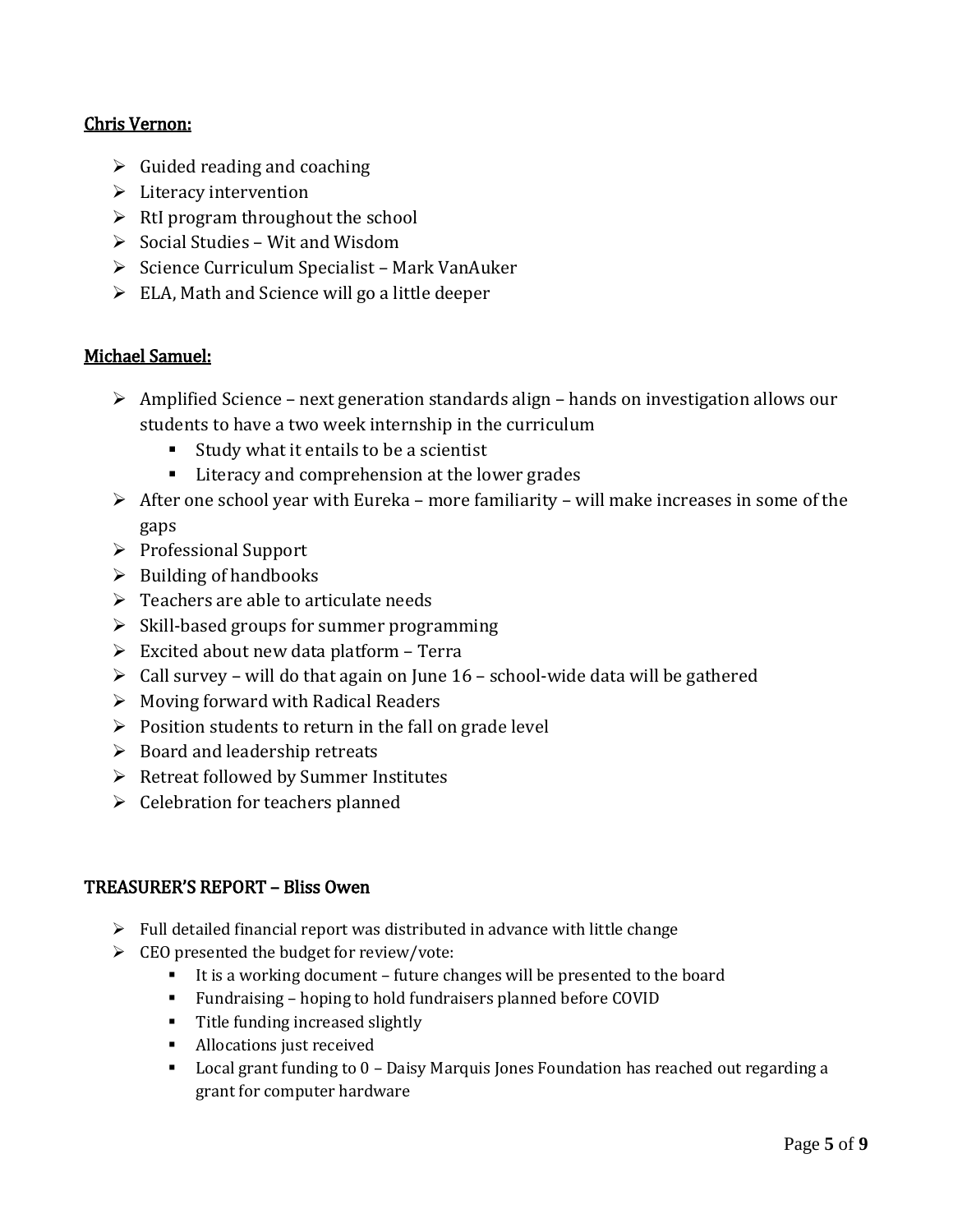- **Lowered our high cost aid**
- Food Service analysis currently exploring vendor options
- Revenue increased slightly from budget last year
- Classroom supplies had decreased due to pandemic year/receipt of many donations
	- $\checkmark$  Allowing our teachers to order supplies specific for their classrooms
- $\triangleright$  Technology split up for hardware and software
	- Kennedy Foundation is making a donation for hardware
	- Software is down from the previous year tied in to the money allocating from the two federal and state grants
- $\triangleright$  Special Events graduation/family nights/pizza/drinks/prizes
- $\triangleright$  Library down \$500 better use of our library resources building up classroom libraries
- $\triangleright$  Field trip and transportation \$6K and determining how this will look
- $\triangleright$  Professional Development will be produced by CEI or through packages
- $\triangleright$  Saturday School Expenses looking at After School Program instead of Saturday School
- $\triangleright$  Center for Youth to provide the after school programming as previous years through grants
- $\triangleright$  Section 5 sports offering basketball for girls and boys along with track and field expenses higher in past for uniform purchases and season did not happen due to Covid so we have all of the items available
- Fitle Four collaborated with a couple of the other charter schools threshold of ELL
- $\triangleright$  Food expenses stable added to the kitchen supplies
- $\triangleright$  Salary and wages figured on a 2% increase
- $\triangleright$  Technology position partnered with Entre
- $\triangleright$  Family Engagement back to 0
- $\triangleright$  Custodial 2% rate increase
- Food Services one retired staff member down
	- In the process of filling the position for a total of two workers
- $\triangleright$  Counselors, Dean and Intervention Staff
- $\triangleright$  Grant writer left at 0
- $\triangleright$  Special Education and Literacy RtI included
- $\triangleright$  TA's up Finance Committee reviewed pay for vacation recognizing TA's for the work they do guided reading and training – feedback of appreciation for being paid for entire breaks
- $\triangleright$  Health insurance small increase
- $\triangleright$  All insurance looking at 14% increase across the board
	- Once we have final from the State, will take to the Finance Committee to decide how we will handle
	- Absorbed last year
- $\triangleright$  Staff appreciation dropped down to \$5K
	- **If holiday events return, might need to increase**
- $\triangleright$  Legal fees increased still have not secured the building as owners legal fees will be higher
- $\triangleright$  Conferences and workshops are stable
- $\triangleright$  Membership subscription dropped down to \$1K
- $\triangleright$  Professional Services stable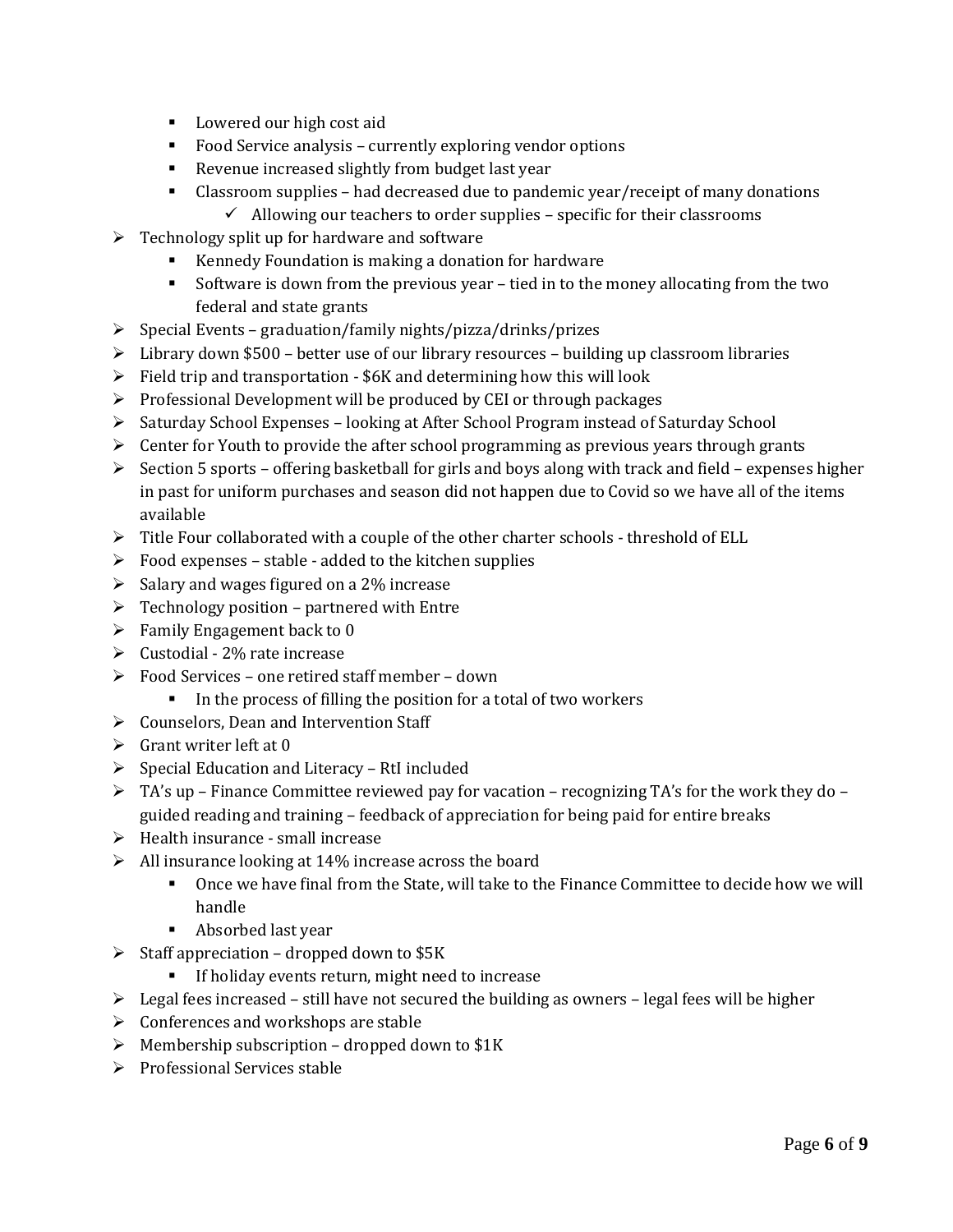- $\triangleright$  IT Specialist has increased Entre was committed for one day per week and will be increased to two days per week – working with Terra directly and other platforms - consistently uploading to all systems – with data available to be viewed by teaching staff
- $\triangleright$  Website will be managed on our own going forward
- $\triangleright$  Facilities lease decreased plan to own the building
- $\triangleright$  Property taxes continue until we purchase the building
- $\triangleright$  Property insurance down will increase if we own the building
- $\triangleright$  Upgrades with HVAC
- $\triangleright$  Trash removal returning to regular amount
- $\triangleright$  Security and safety decreased
- $\triangleright$  Bus and Cyber insurance increasing
- $\triangleright$  Postage and shipping dropped
- $\triangleright$  Fingerprinting increased with new board members and staff members
- $\triangleright$  Office supplies increased
- $\triangleright$  Equipment rental \$30K since all are located in one building, we dropped the number of copiers leased
- $\triangleright$  Office equipment furniture previous owners left furniture
- $\triangleright$  Phones less expensive
- $\triangleright$  Internet expenses increased Spectrum some reimbursed
- $\triangleright$  Leasehold improvements and bank fees no moving expenses

| <b>Motion 210610.4</b>     | Upon a motion by Felicia Dees and duly seconded by Duwaine Bascoe,<br>the following was submitted for approval: RESOLVED that the Board<br>of Trustees approve the 2021-2022 School Budget as presented. |
|----------------------------|----------------------------------------------------------------------------------------------------------------------------------------------------------------------------------------------------------|
| Voting in the affirmative: | Shakeel Armstrong, Duwaine Bascoe, Mubarak Bashir, Felicia Dees,<br>Michael Kohlhagen, Miriam Miranda-Jurado, Bliss Owen, Taj Smith                                                                      |
| Voting in the negative:    | None                                                                                                                                                                                                     |

Motion 210610.4 passed 8 to 0

## GOVERNANCE COMMITTEE – Miriam Miranda-Jurado

- $\triangleright$  Committee met and is preparing to meet with CEI to present the Trustee examination to be shared with the full board in the future
- $\triangleright$  Seeking additional board members to support the work there is much work to complete
	- Additional parent board member represented needs to be added
		- $\checkmark$  CEO will reach out to the UCCS parent that expressed interest last year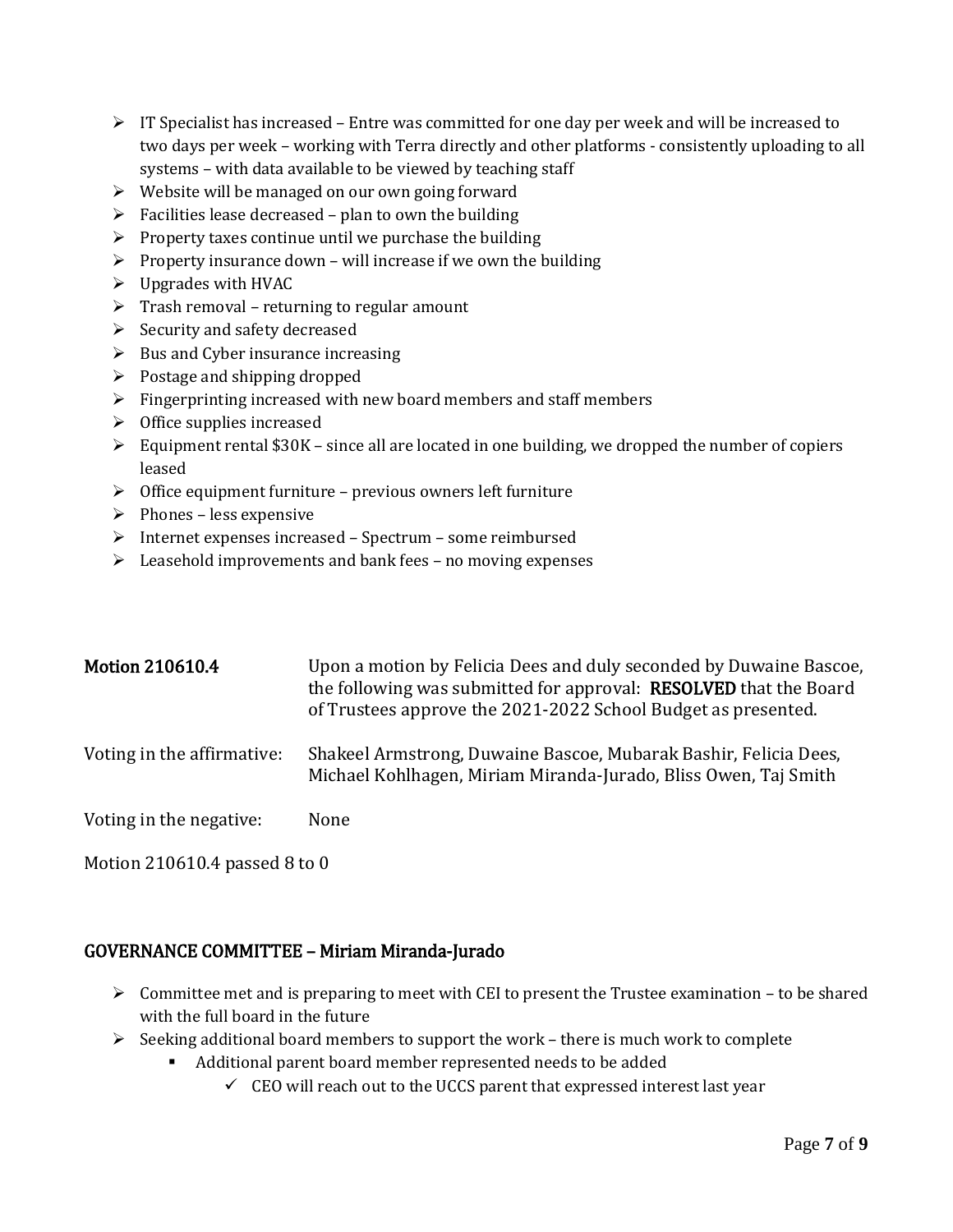Purposeful onboarding for potential candidates – expectations to be clearly communicated for acceptance

#### CHAIR REPORT – Mubarak Bashir

- $\triangleright$  Reiterated the need for additional board members
- With plans for the new Education Committee asking all board members to participate on the committee
	- Will be planning additional meetings geared towards benefiting the school and board members

## PUBLIC COMMENTS - None

| <b>Motion 210610.5</b>        | Upon a motion by Duwaine Bascoe and duly seconded by Miriam<br>Miranda-Jurado, the following was submitted for approval:<br><b>RESOLVED</b> that the Board of Trustees enter Executive Session at 7:25<br>p.m. to discuss a personnel matter. |
|-------------------------------|-----------------------------------------------------------------------------------------------------------------------------------------------------------------------------------------------------------------------------------------------|
| Voting in the affirmative:    | Shakeel Armstrong, Duwaine Bascoe, Mubarak Bashir, Felicia Dees,<br>Michael Kohlhagen, Miriam Miranda-Jurado, Bliss Owen, Taj Smith                                                                                                           |
| Voting in the negative:       | None                                                                                                                                                                                                                                          |
| Motion 210610.5 passed 8 to 0 |                                                                                                                                                                                                                                               |
|                               |                                                                                                                                                                                                                                               |
| <b>Motion 210610.6</b>        | Upon a motion by Duwaine Bascoe and duly seconded by Felicia Dees,<br>the following was submitted for approval: <b>RESOLVED</b> that the Board<br>of Trustees exit Executive Session at 7:54 p.m.                                             |
| Voting in the affirmative:    | Shakeel Armstrong, Duwaine Bascoe, Mubarak Bashir, Felicia Dees,<br>Michael Kohlhagen, Miriam Miranda-Jurado, Bliss Owen, Taj Smith                                                                                                           |
| Voting in the negative:       | None                                                                                                                                                                                                                                          |
| Motion 210610.6 passed 8 to 0 |                                                                                                                                                                                                                                               |